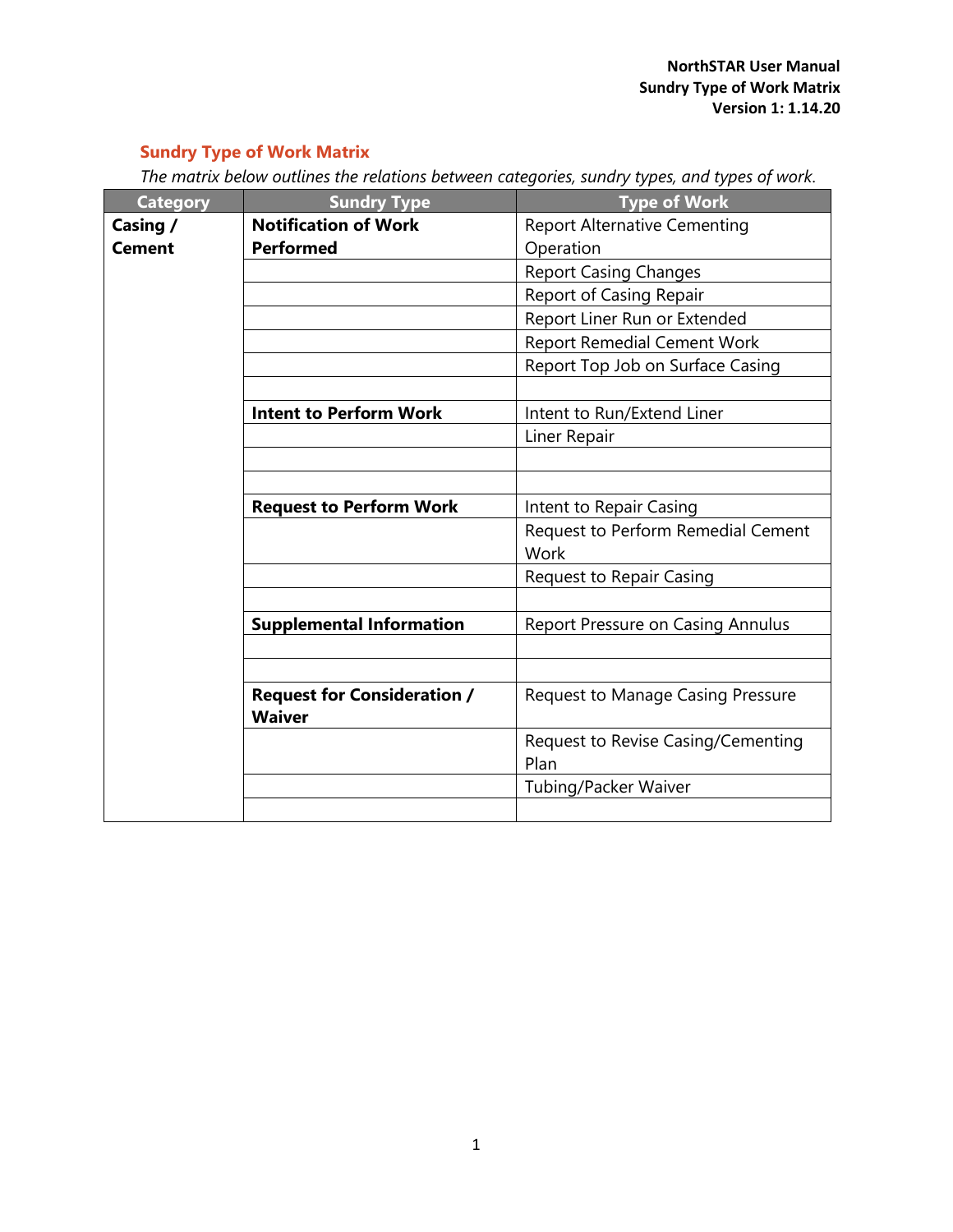| <b>Category</b> | <b>Sundry Type</b>                              | <b>Type of Work</b>                    |
|-----------------|-------------------------------------------------|----------------------------------------|
| Logs & Testing  | <b>Notification of Work</b><br><b>Performed</b> | <b>Report Casing Integrity Testing</b> |
|                 |                                                 |                                        |
|                 | <b>Intent to Perform Work</b>                   | Intent to Drill Pilot Hole and/or Cut  |
|                 |                                                 | Core                                   |
|                 |                                                 | Intent to Run Log/Logs                 |
|                 |                                                 |                                        |
|                 | <b>Supplemental Information</b>                 | <b>Fluid Analysis</b>                  |
|                 |                                                 | Report of Lost Radioactive Source      |
|                 |                                                 | Submit Other Report                    |
|                 |                                                 |                                        |
|                 | <b>Request for</b>                              | Core Submittal Extension               |
|                 | <b>Consideration/Waiver</b>                     |                                        |
|                 |                                                 | <b>Drill Cutting Samples Waiver</b>    |
|                 |                                                 | Intent for No On-site Mud Logging      |
|                 |                                                 | Open Hole Log Waiver                   |
|                 |                                                 | Request to Retain Core                 |
|                 |                                                 | Request Variance/Waiver (Generic)      |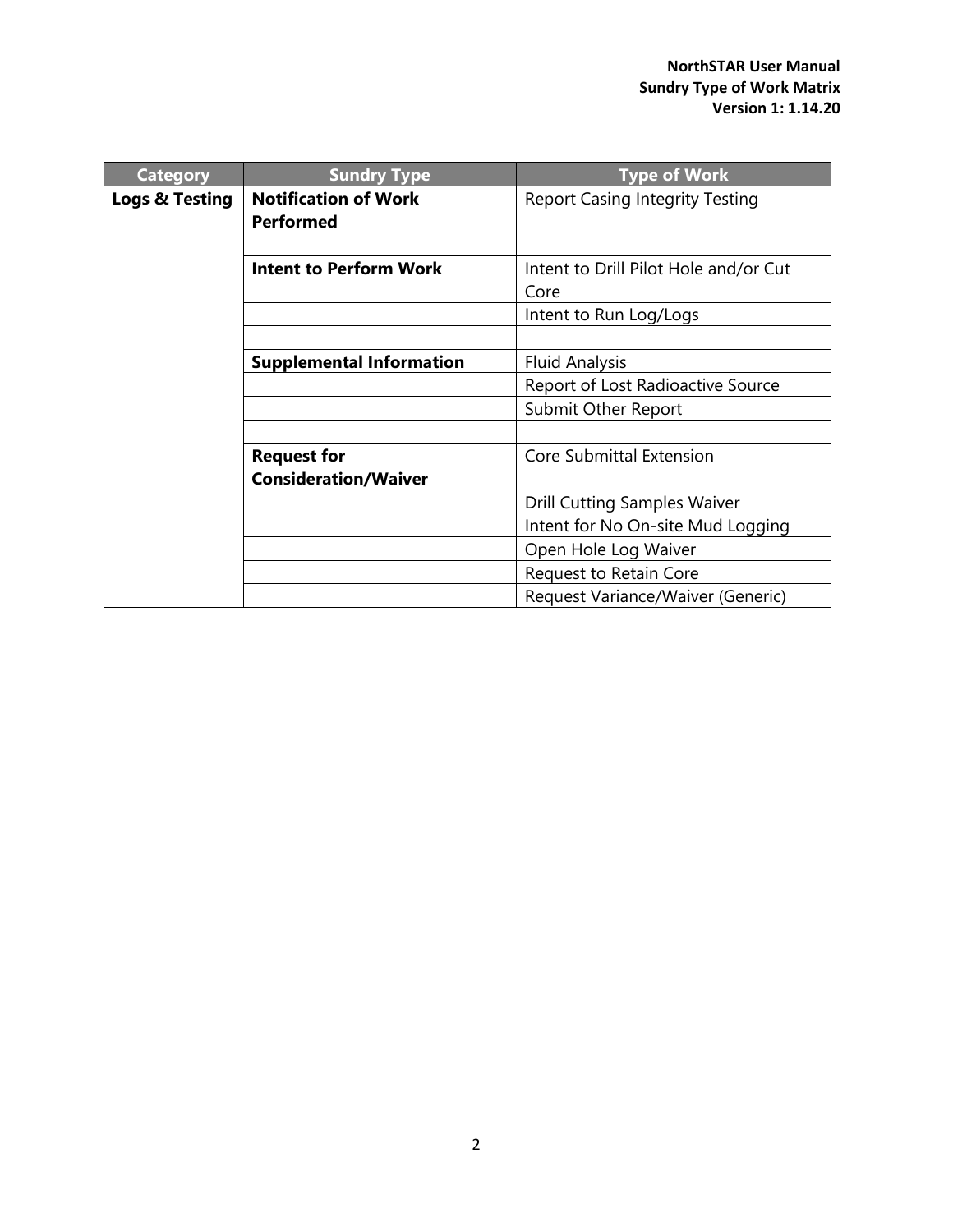| <b>Category</b> | <b>Sundry Type</b>                 | <b>Type of Work</b>                                       |
|-----------------|------------------------------------|-----------------------------------------------------------|
| <b>UIC</b>      | <b>Notification of Work</b>        | High Pressure Injection Line Pressure                     |
|                 | <b>Performed</b>                   | Test                                                      |
|                 |                                    | Report Initial Pipeline Pressure Test                     |
|                 |                                    | Report of Acid Job                                        |
|                 |                                    | <b>Subsequent Remedial Action Casing</b><br>(SRAC)        |
|                 |                                    | Subsequent Remedial Action Tubing or                      |
|                 |                                    | Packer Repair (SRAT)                                      |
|                 |                                    | Workover Report - Perforations Added                      |
|                 | <b>Request to Perform Work</b>     | Intent to PA well                                         |
|                 |                                    | Request to Repair (IREP) or Intent to<br>Workover (IWRKO) |
|                 |                                    |                                                           |
|                 | <b>Supplemental Information</b>    | As-built Site Schematic                                   |
|                 |                                    | Date of First Injection                                   |
|                 |                                    | Report of Injectivity Test Data                           |
|                 |                                    |                                                           |
|                 | <b>Request for Consideration /</b> | Maximum Injection Pressure Increase                       |
|                 | <b>Waiver</b>                      |                                                           |
|                 |                                    | Permit Modification - Rate Increase                       |
|                 |                                    | Request                                                   |
|                 |                                    | <b>UIC Permit Renewal</b>                                 |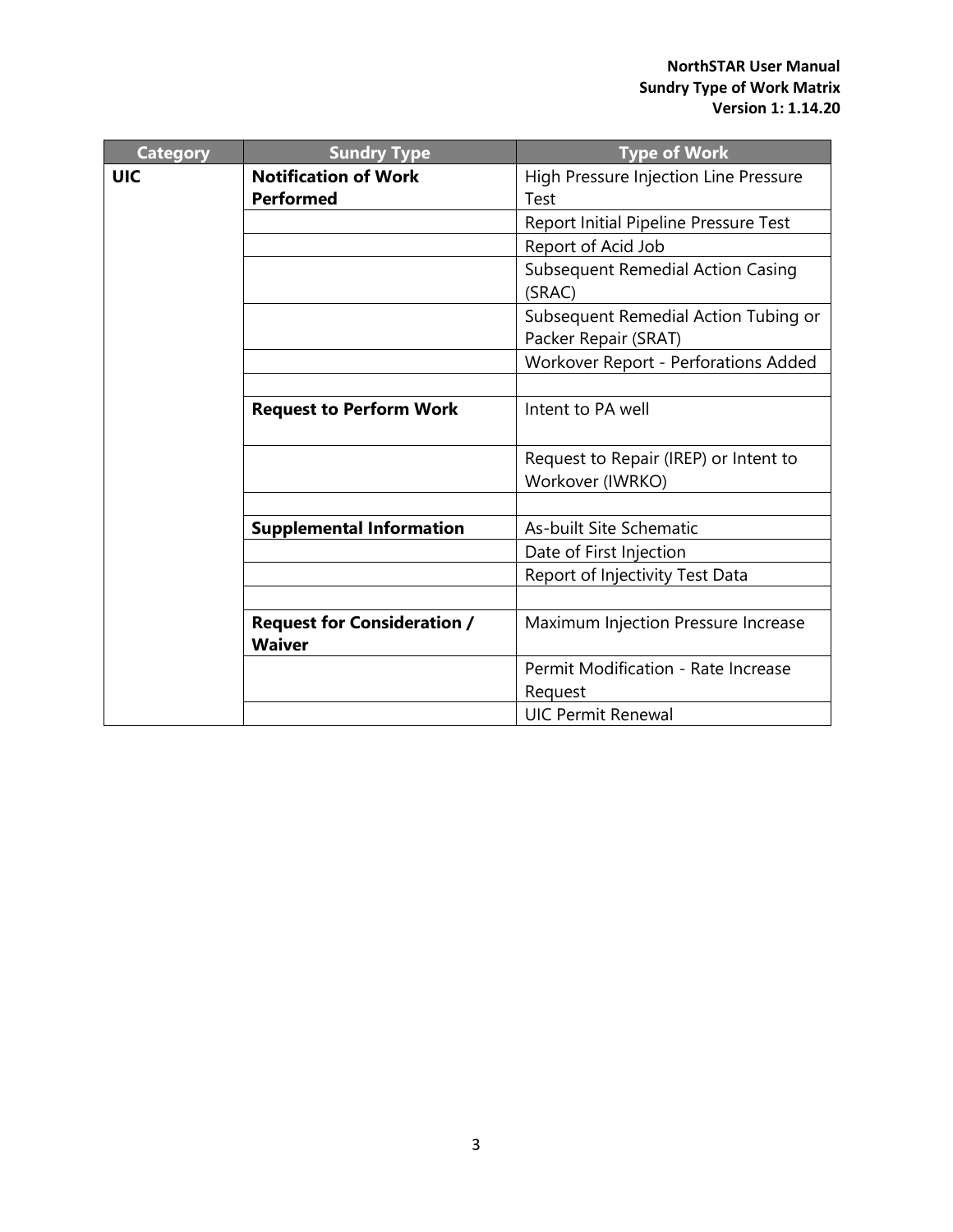| <b>Category</b>   | <b>Sundry Type</b>                 | <b>Type of Work</b>                  |
|-------------------|------------------------------------|--------------------------------------|
| Well              | <b>Notification of Work</b>        | <b>Production Method Changed</b>     |
| <b>Operations</b> | <b>Performed</b>                   |                                      |
|                   |                                    | Report of Additional Perforations in |
|                   |                                    | Same Pool                            |
|                   |                                    | Report of Refrac                     |
|                   |                                    | <b>Returned to Production</b>        |
|                   |                                    | Spud Date                            |
|                   |                                    | Subsequent Report of TA Well         |
|                   |                                    | Subsequent Report of Wellbore        |
|                   |                                    | Commingling                          |
|                   |                                    | Well Status Update                   |
|                   |                                    |                                      |
|                   | <b>Intent to Perform Work</b>      | Intent to Commingle in the Wellbore  |
|                   |                                    | Intent to Plug back Well             |
|                   |                                    | Intent to Refrac Well                |
|                   |                                    | Intent to Return to Production       |
|                   |                                    | Intent to Workover                   |
|                   |                                    | Shut-in for Offset Frac              |
|                   |                                    | <b>Water Pre-fill</b>                |
|                   |                                    |                                      |
|                   | <b>Request to Perform Work</b>     | Intent to TA well                    |
|                   |                                    | Request to Add Perfs Same Pool       |
|                   |                                    | Request to Plug and Abandon Well     |
|                   |                                    | Request to Proceed with Completion   |
|                   |                                    | Request to Return Well to Production |
|                   |                                    |                                      |
|                   |                                    |                                      |
|                   | <b>Request for Consideration /</b> | Berm Waiver Request                  |
|                   | <b>Waiver</b>                      |                                      |
|                   |                                    | Change in Completion Method          |
|                   |                                    | Dike Waiver                          |
|                   |                                    | Filter Sock Container Waiver         |
|                   |                                    | SOD extension (Operator Use)         |
|                   |                                    | SOD extension (Internal Use)         |
|                   |                                    | <b>Suspension of Drilling</b>        |
|                   |                                    | Temporary Abandon Extension          |